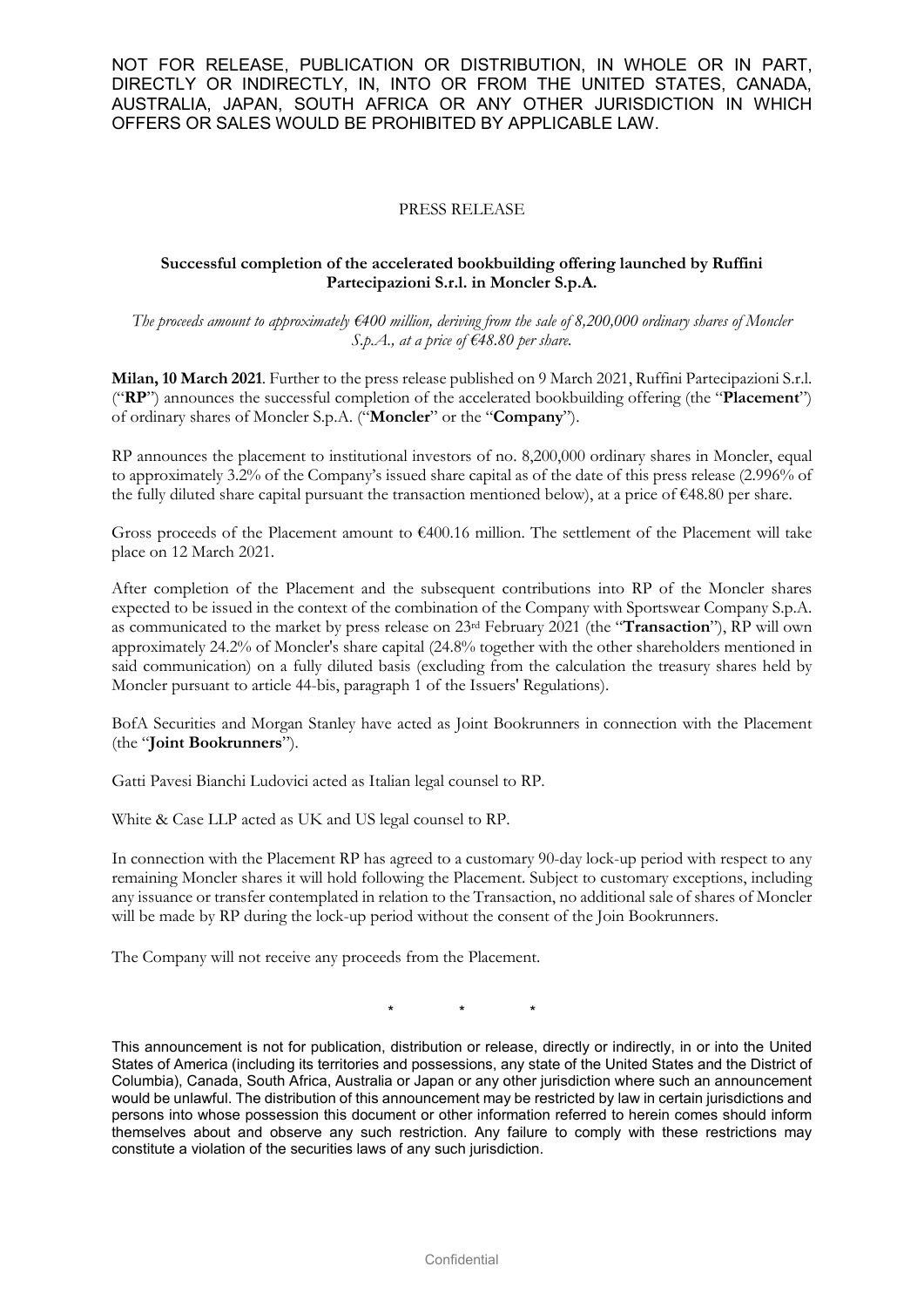The securities referred to herein have not been and will not be registered under the U.S. Securities Act of 1933, as amended, and may not be offered or sold in the United States without registration thereunder or pursuant to an available exemption therefrom. Neither this announcement nor the information contained herein constitutes or forms part of an offer to sell, or the solicitation of an offer to buy, securities in the United States. There will be no public offer of any securities in the United States or in any other jurisdiction. Any public offering of securities to be made in the United States will be made by means of a prospectus that may be obtained from the issuer or the selling security holder and that will contain detailed information about the company and management, as well as financial statements.

In any member state of the European Economic Area, this announcement and any offer if made subsequently is, and will be, directed only at persons who are "qualified investors" within the meaning of Article 2(e) of Regulation (EU) 2017/1129 and amendments thereto.

In the United Kingdom, this announcement is only being distributed to and is directed at "qualified investors" within the meaning of Article 2(e) of Regulation (EU) 2017/1129, as it forms part of domestic law in the United Kingdom by virtue of the European Union (Withdrawal) Act 2018, (a) having professional experience in matters relating to investments falling within Article 19(5) of the Financial Services and Markets Act (Financial Promotion) Order 2005, as amended (the "Order"); (b) who are high net worth entities described in Article 49(2) (a) to (d) of the Order; or (c) other persons to whom they may lawfully be communicated (all such persons together being referred to as "Relevant Persons"). Any investment or investment activity to which this announcement relates will only be available to and will only be engaged in with Relevant Persons. Any person who is not a Relevant Person should not act or rely on this announcement or any of its contents.

In connection with any offering of the securities of Moncler S.p.A., the Joint Bookrunners and any of their affiliates acting as an investor for its own account may take up as a proprietary position any securities and in that capacity, may retain, purchase or sell for their own account such securities. In addition, the Joint Bookrunners or their affiliates may enter into financing arrangements and swaps with investors in connection with which the Joint Bookrunners (or their affiliates) may from time to time acquire, hold or dispose of shares. The Joint Bookrunners do not intend to disclose the extent of any such investment or transactions otherwise than in accordance with any legal or regulatory obligation to do so.

Any offer and sale of the securities in Canada will be made on a private placement basis only and is exempt from the requirement that the Company prepares and files a prospectus under applicable Canadian securities laws. Any resale of the securities into Canada must be made in accordance with applicable Canadian securities laws, which may vary depending on the relevant jurisdiction, and which may require resales to be made in accordance with Canadian prospectus requirements, a statutory exemption from the prospectus requirements, in a transaction exempt from the prospectus requirements or otherwise under a discretionary exemption from the prospectus requirements granted by the applicable local Canadian securities regulatory authority. These resale restrictions may under certain circumstances apply to resales of the securities outside of Canada. There will be no public offering of the securities in Canada. This Announcement does not contain all of the information that would normally appear in a prospectus under applicable Canadian securities laws. No securities commission or similar authority in Canada has reviewed or in any way passed upon this announcement or the merits of the securities. Any representation to the contrary is an offense. This announcement is not, and under no circumstances is to be construed as, a prospectus, an advertisement or a public offering of the securities in Canada.

No offer and sale of securities is or will be made in Canada, except to persons who are: (a) a "accredited investor" within the meaning of Section 1.1 of National Instrument 45-106 – Prospectus Exemptions ("NI 45- 106") of the Canadian Securities Administrators or subsection 73.3(1) of the Securities Act (Ontario) (the "OSA"), as applicable, and is either purchasing the securities as principal for its own account, or is deemed to be purchasing the securities as principal for its own account in accordance with applicable Canadian securities laws, for investment only and not with a view to resale or redistribution; (b) not created or used solely to purchase or hold the securities as an accredited investor under NI 45-106; (c) a "permitted client" within the meaning of National Instrument 31-103 – Registration Requirements, Exemptions and Ongoing Registrant Obligations ("NI 31-103") of the Canadian Securities Administrators; and (d) entitled under applicable Canadian securities laws to purchase the securities without the benefit of a prospectus under such securities laws.

The information contained in this announcement is for background purposes only and does not purport to be full or complete. No reliance may be placed for any purpose on the information contained in this announcement or its accuracy or completeness. This announcement does not purport to identify or suggest